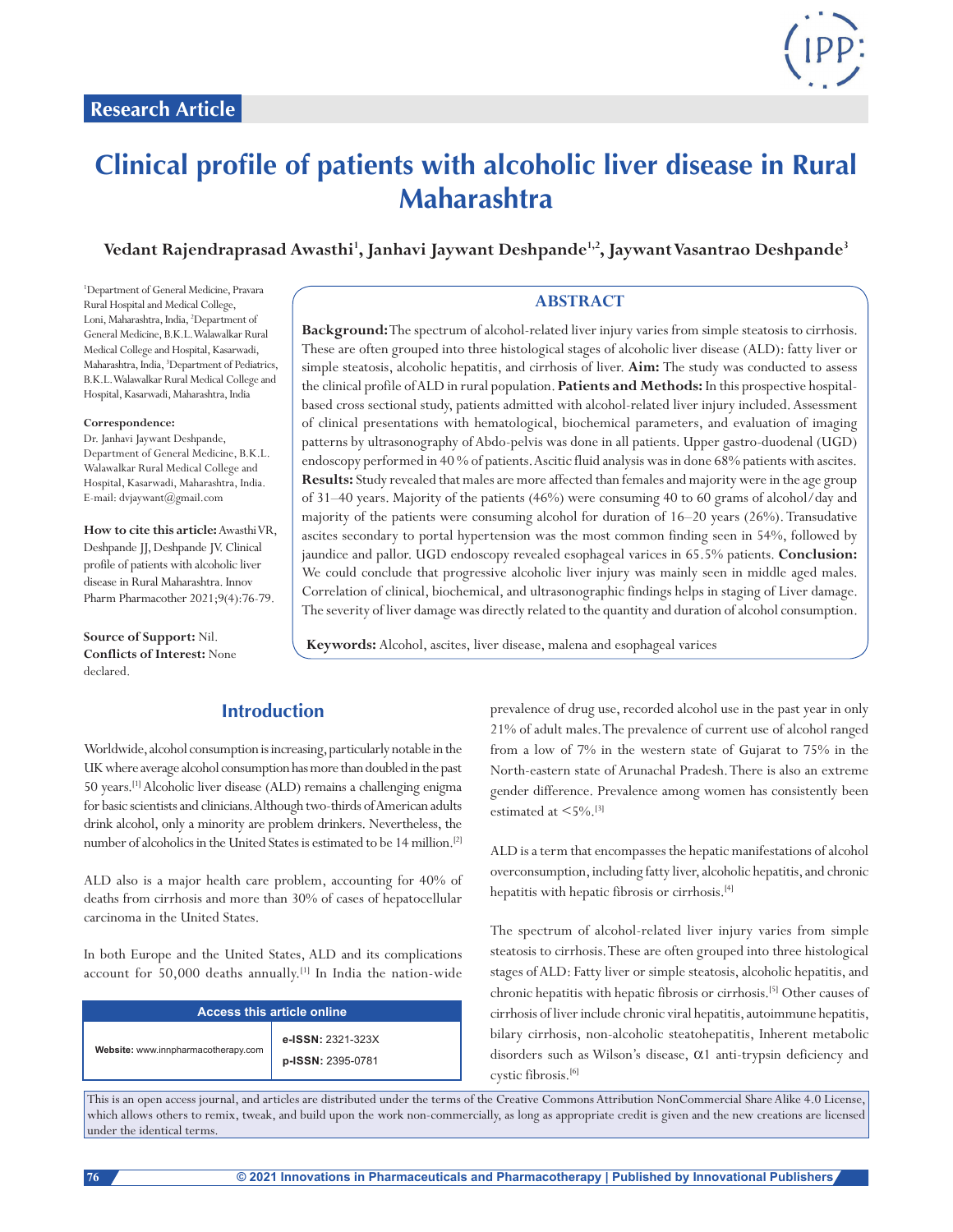The possible factors that can affect the development of liver injury include the dose, duration and type of alcohol consumption, drinking patterns, gender, ethnicity, and associated risk factors, including obesity, iron overload, nutritional deficiency esp. protein, pregnancy, concomitant infection with viral hepatitis and genetic factors.[7]

Alcohol is the major underlying cause for ALD. And hence, it is greater public health problem.[8] In this study, we report various clinical features, to find out whether alcoholic liver damage occurs in every alcoholic. And also to study the relationship of the quantity and duration of alcohol consumption to the various findings, so as to detect the liver damage at the earliest and to prevent the progress of alcoholic liver damage.

# **Materials and Methods**

The prospective hospital-based case-control study was done at Pravara Rural Hospital and Medical College, Loni from September 2013 to September 2015. A total of 100 cases of ALD were included.

#### **Inclusion criteria**

- Patient diagnosed of ALD
- Patients aged above 16 years
- Patients of both sexes will be taken for study.

# **Exclusion criteria**

- Patients with hepatitis secondary to other than significant alcohol consumption
- Patients aged below 16 years.

Patients attending outpatient department and satisfying the above criteria were selected. Complete demographic details such as age, gender, occupation, present illness, past history of liver disease, any treatment history, and drug allergies were recorded. Personal history included detailed history of alcohol intake, smoking, dietary history, family history of ALD, and socioeconomic status.

Signs of liver cell failure were noted such as fetor hepaticus, jaundice, pigmentation, purpura, finger clubbing, white nails, vascular spiders, palmar erythema, gynecomastia, testicular atrophy, distribution of body hair, parotid enlargement, and Dupuytren's contracture.<sup>[9]</sup> The quantity (in grams) and duration (in years) of alcohol consumption was also noted.

### **Results**

In the present study, majority were in the age group of 31–40 years (34%). 28% of the patients belonged to the age group of 41–50 years. 13% of the patients belonged to the group of 21–30 years and 51–60 years. Only 1% each were in the age group of <20 years and >70 years [Table 1].

In the present study, there was a male predominance with 95% patients being males and 5% being female patients. The male to female ratio was 19.0 [Table 2].

Majority of the patients were consuming alcohol for duration of 16– 20 years (26%). There were 24% of patients consumed for duration of 5–10 years and 11–15 years. The mean duration of consumption of alcohol was 17.5  $\pm$  7.79 years, with the minimum duration of consuming alcohol was 4 years and maximum was 35 years [Table 3].

Majority of the patients, that is, 46% patients had history of consuming 40–60 g of alcohol/day. 30% patients had history of consuming between 61 and 80 g and only 18% consumed more than 100 g [Table 4]. The mean quantity of alcohol consumption was 74.85  $\pm$ 36.55 g in this study.

Ascites was important finding seen in 54% of the alcoholics followed by other signs of liver failure as spider nevi, gynecomastia, parotid enlargement, etc. in 54% of the patients. Jaundice seen in 50% of the

| Table 1: Age-wise distribution of patients |              |            |  |
|--------------------------------------------|--------------|------------|--|
| Age (in years)                             | No. of cases | Percentage |  |
| $20$                                       | 1            |            |  |
| $21 - 30$                                  | 13           | 13         |  |
| $31 - 40$                                  | 34           | 34         |  |
| $41 - 50$                                  | 28           | 28         |  |
| $51 - 60$                                  | 13           | 13         |  |
| $61 - 70$                                  | 10           | 10         |  |
| 71 and above                               |              |            |  |

|        | Table 2: Gender-wise distribution of patients |            |  |
|--------|-----------------------------------------------|------------|--|
| Gender | No. of cases                                  | Percentage |  |
| Male   | 95                                            | 95         |  |
| Female |                                               |            |  |
| Total  | 100                                           | 100        |  |

| Table 3: Distribution of patients based on duration of alcohol |
|----------------------------------------------------------------|
| consumption                                                    |

| Duration of alcohol consumption in years | No. of cases   | Percentage     |
|------------------------------------------|----------------|----------------|
| $<$ 5                                    | $\overline{2}$ | $\overline{2}$ |
| $5 - 10$                                 | 24             | 24             |
| $11 - 15$                                | 24             | 24             |
| $16 - 20$                                | 26             | 26             |
| $21 - 25$                                | 11             | 11             |
| $26 - 30$                                | 7              | 7              |
| More than 30                             | 6              | 6              |
|                                          |                |                |

| Table 4: Distribution of alcoholics according to quantity of |              |            |  |  |
|--------------------------------------------------------------|--------------|------------|--|--|
| consumption of alcohol in grams                              |              |            |  |  |
| <b>Quantity in grams</b>                                     | No. of cases | Percentage |  |  |
| $40 - 60$                                                    | 46           | 46         |  |  |
| $61 - 80$                                                    | 30           | 30         |  |  |
| $81 - 100$                                                   | 6            | 6          |  |  |
| More than 100                                                | 18           | 18         |  |  |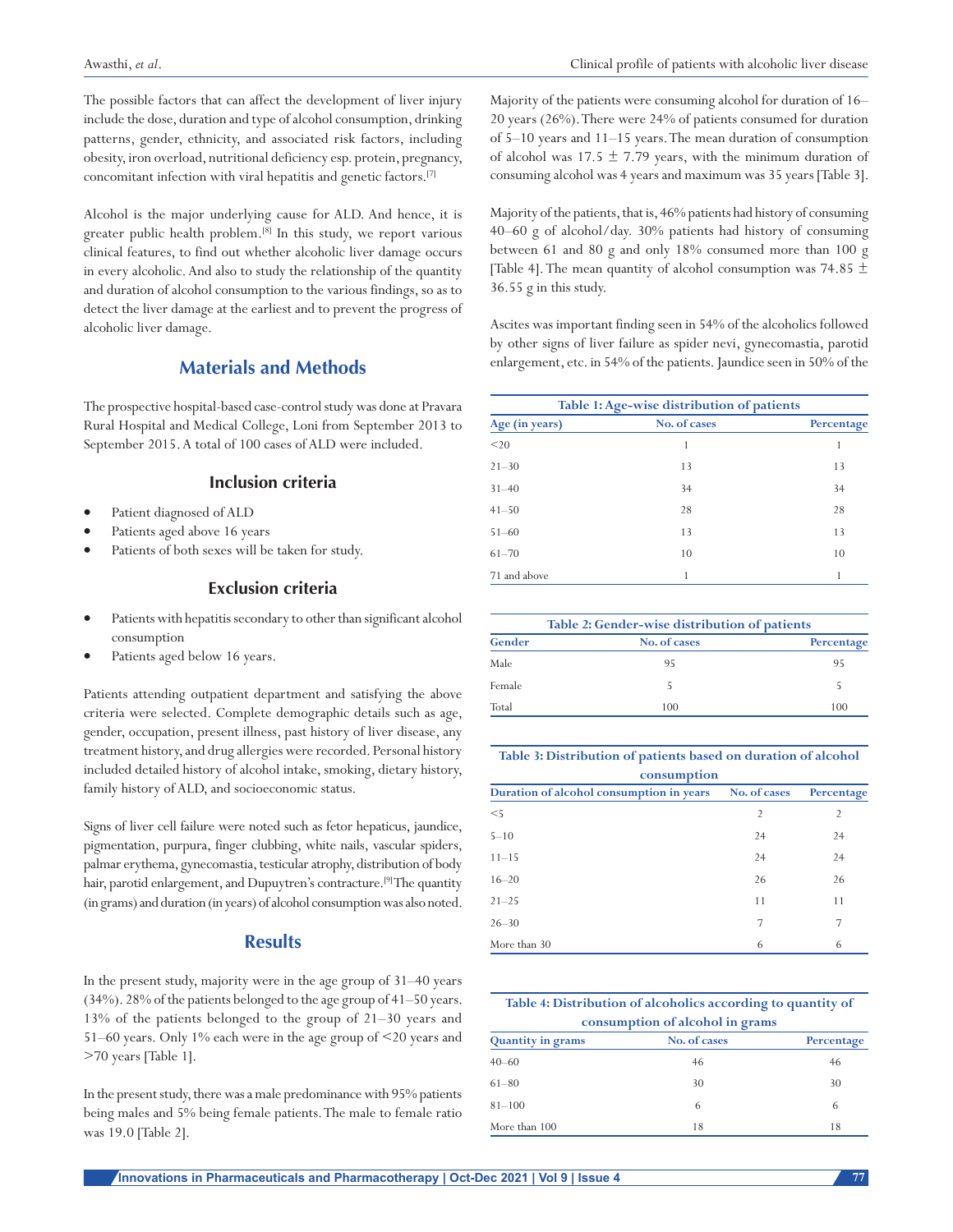alcoholics, followed by pedal edema, pallor and hepatomegaly 34%, 39%, 22%, respectively [Table 5].

# **Discussion**

In the present study, total of 100 cases were studied.

# **Age**

Majority were in the age group of 31–40 years (34%), with mean age of presentation was  $43.71 \pm 12.07$  years and the youngest patient was 20 years and oldest was 76 years. This correlated with the study by Biswas *et al*., had 50 patients included in the study and the major age group in that study was 40 years and above  $(76\%)$ .<sup>[10]</sup>

Pathak *et al*., included 181 patients in the study and the mean age was 52.08  $\pm$  13.11 years.<sup>[11]</sup>

#### **Sex**

In present study, the 95% patients were male and 5% patients were female. Pathak *et al*., had 80.7% male and 19.3% female included in their study.[11] Biswas *et al*., included 94% males and 6 % females in the study.[10]

# **Quantity of alcohol consumption**

In the present study, the mean quantity of alcohol consumption in grams was 74.85  $\pm$  36.55 and majority of the patients (46%) were consuming 40–60 g of alcohol/day. 30% consumed between 61 and 80 g and 18% consumed more than 100 g/day.

Walter and Ashraf had had 40% of the patients consuming alcohol 60 g/day. This followed by the 28% of the subjects consuming  $81-$ 90 g/day, 16% of the subjects consuming 61–70 g of alcohol per day.[12]

# **Duration of consumption of alcohol**

In the present study, majority of the patients were consuming alcohol for duration of 16–20 years (26%). There were 24% of patients consumed for duration of 5–10 years and 11–15 years. The mean duration of consumption of alcohol was  $17.5 \pm 7.79$  years, with the minimum duration of consuming alcohol was 4 years and maximum was 35 years.

In Suthar *et al*., study the mean duration of alcohol consumption was 16.25 years, with a minimum of 6 years and a maximum of 33 years.[13] In Walter and Ashraf study group 60% of the patients were consuming for a period of 10–14 years and 40% of the subjects were consuming for a period more than 14 years.<sup>[12]</sup>

# **Clinical features**

In present study, distention of abdomen was an important symptom seen in 58% of the alcoholics, followed by pain in abdomen in 55% and yellowish discoloration of skin, sclera and urine in 50%, then ankle swelling, that is, pedal edema in 34%, malena in 32% of alcoholics and hematemesis in 21%, nausea and vomiting in 29%. Fever is seen in

| <b>Table 5: Clinical features</b> |              |            |  |
|-----------------------------------|--------------|------------|--|
| <b>Clinical features</b>          | No. of cases | Percentage |  |
| Hepatomegaly                      | 22           | 22         |  |
| Icterus                           | 50           | 50         |  |
| Pallor                            | 39           | 39         |  |
| Ascites                           | 54           | 54         |  |
| Pedal edema                       | 34           | 34         |  |
| Other signs of liver cell failure | 54           | 54         |  |

20% of the patients. Pallor and hepatomegaly 39%, 22%, respectively. Other signs of liver failure such as spider nevi, gynecomastia, and parotid enlargement seen in 54% of the alcoholics.

It is compared with the study by Suthar *et al*., which showed 60% patients having distention of abdomen and yellowish discoloration of sclera and urine and malena. 34% of the patients showed hematemesis. Moreover, fever is present in 30% of the patients. Pedal edema was present in 16% of the patients. Hepatomegaly seen in 50% of the patients.<sup>[13]</sup>

Biswas *et al*., study nausea, vomiting in 20%, the common signs were jaundice present in 24%, pallor was in 20%, hepatosplenomegaly 20%, edema 10%, ascites in 10%.[10] In Pathak *et al*., study Jaundice was the most common presentation, which was present in 57.5% of the patients, followed by hepatomegaly (48.6%), ascites (45.3%), edema (36.5%), and pallor (10.5%). Malena is seen in 26% and hematemesis in 17.1%. Fever is seen in 16% of the patients.<sup>[11]</sup>

In Nand *et al*., study abdominal pain in 55%, distension of abdomen in 78% and jaundice seen in 60% were the most common symptoms while ascites 72%, pedal edema 60%, and icterus 62%. Signs of hepatic failure in 20% of the patients. Hepatomegaly in 42% of the patients.<sup>[14]</sup>

# **Conclusion**

From the present study, it was concluded that progression of alcoholic related liver injury was mainly seen in middle aged males. Most common symptom among patients was pain in abdomen with followed by high colored urine and malena. Most common sign was ascites followed by jaundice. Correlation of clinical, biochemical and ultrasonographic findings helps in staging of liver injury. The severity of liver damage was directly related to the quantity and duration of alcohol consumption.

# **References**

- 1. Feldman M, Friedman LS, Brandt LJ, editors. Sleisenger and Fordtran's Gastrointestinal and Liver Disease: Pathophysiology, Diagnosis, Management. Ch. 84. Amsterdam, Netherlands: Elsevier Health Sciences; 2010. p. 1383-99.
- 2. Sofair AN, Barry V, Manos MM, Thomas A, Zaman A, Terrault NA, *et al*. The epidemiology and clinical characteristics of patients with newly diagnosed alcohol-related liver disease: Results from population-based surveillance. J Clin Gastroenterol 2010;44:301-7.
- 3. Benegal V. India: Alcohol and public health. Addiction 2005;100:1051-6.
- 4. O'Shea RS, Dasarathy S, McCullough AJ, Practice Guideline Committee